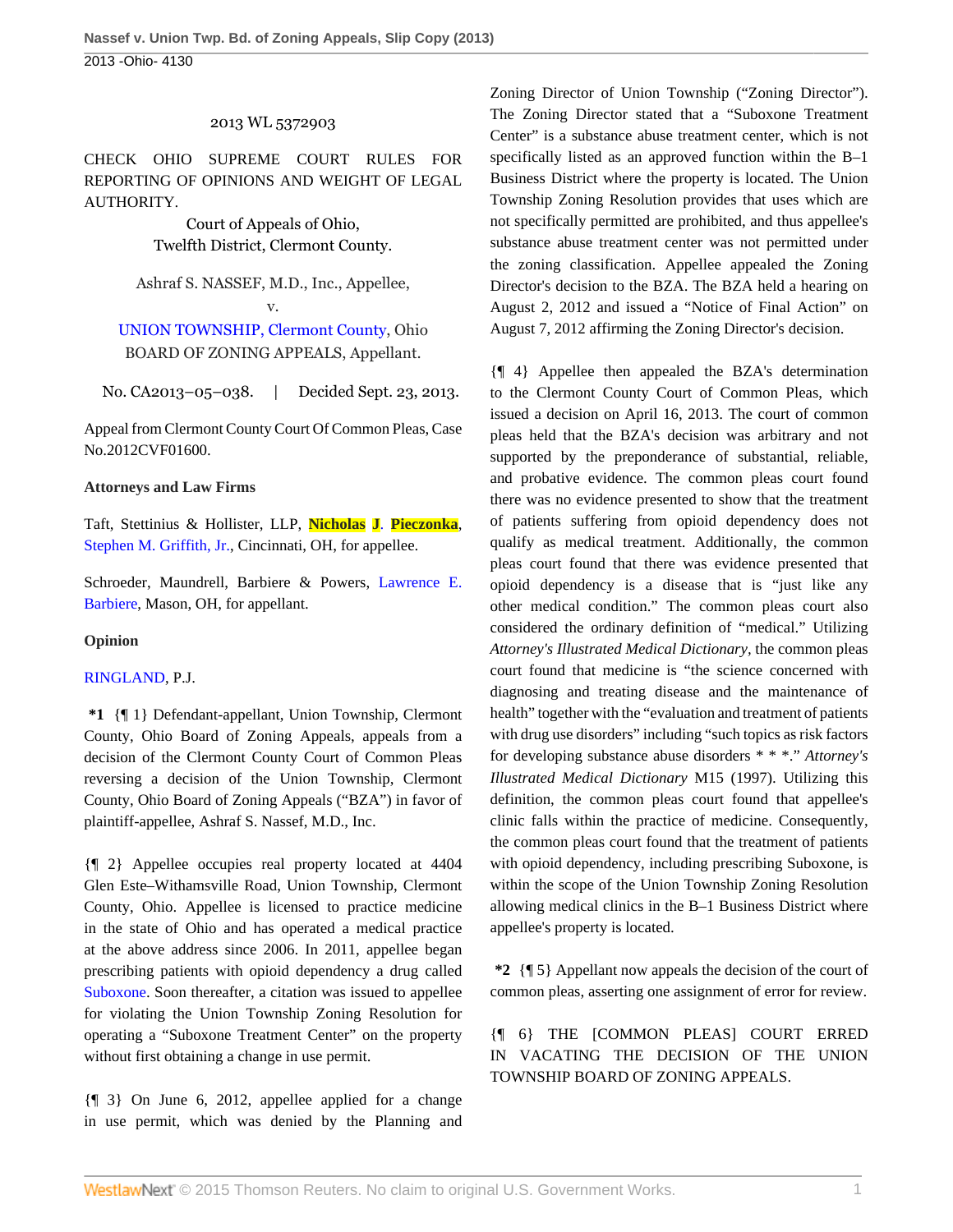{¶ 7} Appellant asserts two issues for review within its assignment of error. Appellant first asserts the common pleas court erred by impermissibly substituting its judgment for the Zoning Director and the BZA. Essentially, appellant argues that the common pleas court erred in finding the BZA's decision arbitrary and unsupported by a preponderance of reliable, probative, and substantial evidence. In its second issue presented for review, appellant argues the common pleas court should have considered the intent of the legislative body in making its determination that operating a substance abuse treatment center fell within the definition of "medical clinic." We disagree.

{¶ 8} "R.C. Chapter 2506 governs the standards applied to appeals of administrative agency decisions." *[Hutchinson v.](http://www.westlaw.com/Link/Document/FullText?findType=Y&serNum=2028573631&pubNum=6832&originatingDoc=Ic43803ea272711e39ac8bab74931929c&refType=RP&originationContext=document&vr=3.0&rs=cblt1.0&transitionType=DocumentItem&contextData=(sc.Search)) [Wayne Twp. Bd. of Zoning Appeals,](http://www.westlaw.com/Link/Document/FullText?findType=Y&serNum=2028573631&pubNum=6832&originatingDoc=Ic43803ea272711e39ac8bab74931929c&refType=RP&originationContext=document&vr=3.0&rs=cblt1.0&transitionType=DocumentItem&contextData=(sc.Search))* 12th Dist. Butler No. [CA2012–02–032, 2012–Ohio–4103, ¶ 14,](http://www.westlaw.com/Link/Document/FullText?findType=Y&serNum=2028573631&pubNum=6832&originatingDoc=Ic43803ea272711e39ac8bab74931929c&refType=RP&originationContext=document&vr=3.0&rs=cblt1.0&transitionType=DocumentItem&contextData=(sc.Search)) citing *[Key–Ads,](http://www.westlaw.com/Link/Document/FullText?findType=Y&serNum=2015623908&pubNum=6832&originatingDoc=Ic43803ea272711e39ac8bab74931929c&refType=RP&originationContext=document&vr=3.0&rs=cblt1.0&transitionType=DocumentItem&contextData=(sc.Search)) Inc. v. Bd. of Cty. Commrs .,* [12th Dist. Warren No. CA2007–](http://www.westlaw.com/Link/Document/FullText?findType=Y&serNum=2015623908&pubNum=6832&originatingDoc=Ic43803ea272711e39ac8bab74931929c&refType=RP&originationContext=document&vr=3.0&rs=cblt1.0&transitionType=DocumentItem&contextData=(sc.Search)) [06–085, 2008–Ohio–1474, ¶ 7.](http://www.westlaw.com/Link/Document/FullText?findType=Y&serNum=2015623908&pubNum=6832&originatingDoc=Ic43803ea272711e39ac8bab74931929c&refType=RP&originationContext=document&vr=3.0&rs=cblt1.0&transitionType=DocumentItem&contextData=(sc.Search)) "A common pleas court reviewing an administrative appeal pursuant to [R.C. 2506.04](http://www.westlaw.com/Link/Document/FullText?findType=L&pubNum=1000279&cite=OHSTS2506.04&originatingDoc=Ic43803ea272711e39ac8bab74931929c&refType=LQ&originationContext=document&vr=3.0&rs=cblt1.0&transitionType=DocumentItem&contextData=(sc.Search)) weighs the evidence in the whole record and determines whether the administrative order is unconstitutional, illegal, arbitrary, capricious, unreasonable, or unsupported by the preponderance of the substantial, reliable, and probative evidence." *Hutchinson* at ¶ 14, citing *Key -Ads* at ¶ 7. A common pleas court should not substitute its judgment for that of an administrative board, such as the board of zoning appeals, unless the court finds that the board's decision is not supported by a preponderance of reliable, probative, and substantial evidence. *[Kisil v. City of Sandusky,](http://www.westlaw.com/Link/Document/FullText?findType=Y&serNum=1984134049&pubNum=578&originatingDoc=Ic43803ea272711e39ac8bab74931929c&refType=RP&originationContext=document&vr=3.0&rs=cblt1.0&transitionType=DocumentItem&contextData=(sc.Search))* 12 Ohio St.3d [30, 34, 465 N.E.2d 848 \(1984\)](http://www.westlaw.com/Link/Document/FullText?findType=Y&serNum=1984134049&pubNum=578&originatingDoc=Ic43803ea272711e39ac8bab74931929c&refType=RP&originationContext=document&vr=3.0&rs=cblt1.0&transitionType=DocumentItem&contextData=(sc.Search)).

{¶ 9} "[T]he standard of review imposed upon a common pleas court varies distinctly from the standard of review imposed upon an appellate court." *[Bingham v. Wilmington](http://www.westlaw.com/Link/Document/FullText?findType=Y&serNum=2029645144&pubNum=6832&originatingDoc=Ic43803ea272711e39ac8bab74931929c&refType=RP&originationContext=document&vr=3.0&rs=cblt1.0&transitionType=DocumentItem&contextData=(sc.Search)) Bd. of Zoning Appeals,* [12th Dist. Clinton No. CA2012–](http://www.westlaw.com/Link/Document/FullText?findType=Y&serNum=2029645144&pubNum=6832&originatingDoc=Ic43803ea272711e39ac8bab74931929c&refType=RP&originationContext=document&vr=3.0&rs=cblt1.0&transitionType=DocumentItem&contextData=(sc.Search)) [05–012, 2013–Ohio–61, ¶ 7](http://www.westlaw.com/Link/Document/FullText?findType=Y&serNum=2029645144&pubNum=6832&originatingDoc=Ic43803ea272711e39ac8bab74931929c&refType=RP&originationContext=document&vr=3.0&rs=cblt1.0&transitionType=DocumentItem&contextData=(sc.Search)). An appellate court's review of an administrative appeal is more limited in scope than a court of common pleas. *Hutchinson* at ¶ 15, citing *[Shamrock](http://www.westlaw.com/Link/Document/FullText?findType=Y&serNum=2016314466&pubNum=6832&originatingDoc=Ic43803ea272711e39ac8bab74931929c&refType=RP&originationContext=document&vr=3.0&rs=cblt1.0&transitionType=DocumentItem&contextData=(sc.Search)) [Materials, Inc. v. Butler Cty. Bd. of Zoning,](http://www.westlaw.com/Link/Document/FullText?findType=Y&serNum=2016314466&pubNum=6832&originatingDoc=Ic43803ea272711e39ac8bab74931929c&refType=RP&originationContext=document&vr=3.0&rs=cblt1.0&transitionType=DocumentItem&contextData=(sc.Search))* 12th Dist. Butler [No. CA2007–07–172, 2008–Ohio–2906, ¶ 10.](http://www.westlaw.com/Link/Document/FullText?findType=Y&serNum=2016314466&pubNum=6832&originatingDoc=Ic43803ea272711e39ac8bab74931929c&refType=RP&originationContext=document&vr=3.0&rs=cblt1.0&transitionType=DocumentItem&contextData=(sc.Search)) Unlike the common pleas court, the appellate court "does not weigh the evidence or determine questions of fact." *Hutchinson* at ¶ 15. Rather, "the appellate court must affirm the common pleas court's decision unless it finds, as a matter of law, that the decision is not supported by a preponderance of reliable, probative, and substantial evidence." *Id.,* citing *Shamrock* at ¶ 10.

{¶ 10} Under its first issue for review, appellant asserts several specific arguments. Appellant asserts that there was evidence presented to the common pleas court that opioid dependency does not qualify as medical treatment and the fact that "addiction medicine" is defined under the term "medicine" is insufficient to reverse the BZA's decision. Appellant also argues that the BZA's decision was not arbitrary because the members of the BZA fully discussed the meaning of the term "medical" within the Union Township Zoning Resolution. Nevertheless, we find that the common pleas court decision finding that a substance abuse treatment center falls within the definition of "medical clinic" in the Union Township Zoning Resolution is supported by a preponderance of reliable, probative, and substantial evidence.

**\*3** {¶ 11} Appellant attempts to assert that because treating opioid dependency with [Suboxone](http://www.westlaw.com/Link/Document/FullText?entityType=bdrug&entityId=I39b381be475111db9765f9243f53508a&originationContext=document&transitionType=DocumentItem&contextData=(sc.Default)&vr=3.0&rs=cblt1.0) is just a treatment and not a cure, which appellee readily admits, such a treatment falls outside of the term "medical." However, treatment without a cure is not unique to opioid dependency as other diseases, such as [diabetes](http://www.westlaw.com/Link/Document/FullText?entityType=disease&entityId=Ic21f078b475411db9765f9243f53508a&originationContext=document&transitionType=DocumentItem&contextData=(sc.Default)&vr=3.0&rs=cblt1.0), are often only treated or maintained and not actually cured. Appellee testified at the hearing in front of the BZA that: "It's just—just like any other medical condition. Opioid dependency has a code, it's a disease, and it needs to be treated, and there's medication out there that patients will need to take so they get off that opioid dependency." Appellee also testified that prescribing [Suboxone](http://www.westlaw.com/Link/Document/FullText?entityType=bdrug&entityId=I39b381be475111db9765f9243f53508a&originationContext=document&transitionType=DocumentItem&contextData=(sc.Default)&vr=3.0&rs=cblt1.0) to treat opioid dependency is "definitely" a medical treatment. As a medical doctor, appellee has to observe patients after taking the medication and [Suboxone](http://www.westlaw.com/Link/Document/FullText?entityType=bdrug&entityId=I39b381be475111db9765f9243f53508a&originationContext=document&transitionType=DocumentItem&contextData=(sc.Default)&vr=3.0&rs=cblt1.0) can only be prescribed by a physician. Furthermore, "addiction medicine" is defined under the term "medicine" in the *Attorney's Illustrated Medical Dictionary.*

{¶ 12} Appellant also argues that because the members of the BZA had a discussion regarding the definition of "medical" that the common pleas court erred in finding the BZA's decision arbitrary. The BZA members discussed the term "medical" and seemed to agree that there was no clear definition of the term in the Union Township Zoning Resolution and that such a definition would have been helpful. However, there was a lack of analysis regarding the term. The BZA wanted to "err on that side [of the Zoning Director] and have it done right." Consequently, the finding of the common pleas court that the BZA's decision was arbitrary is also supported by a preponderance of reliable, probative, and substantial evidence.